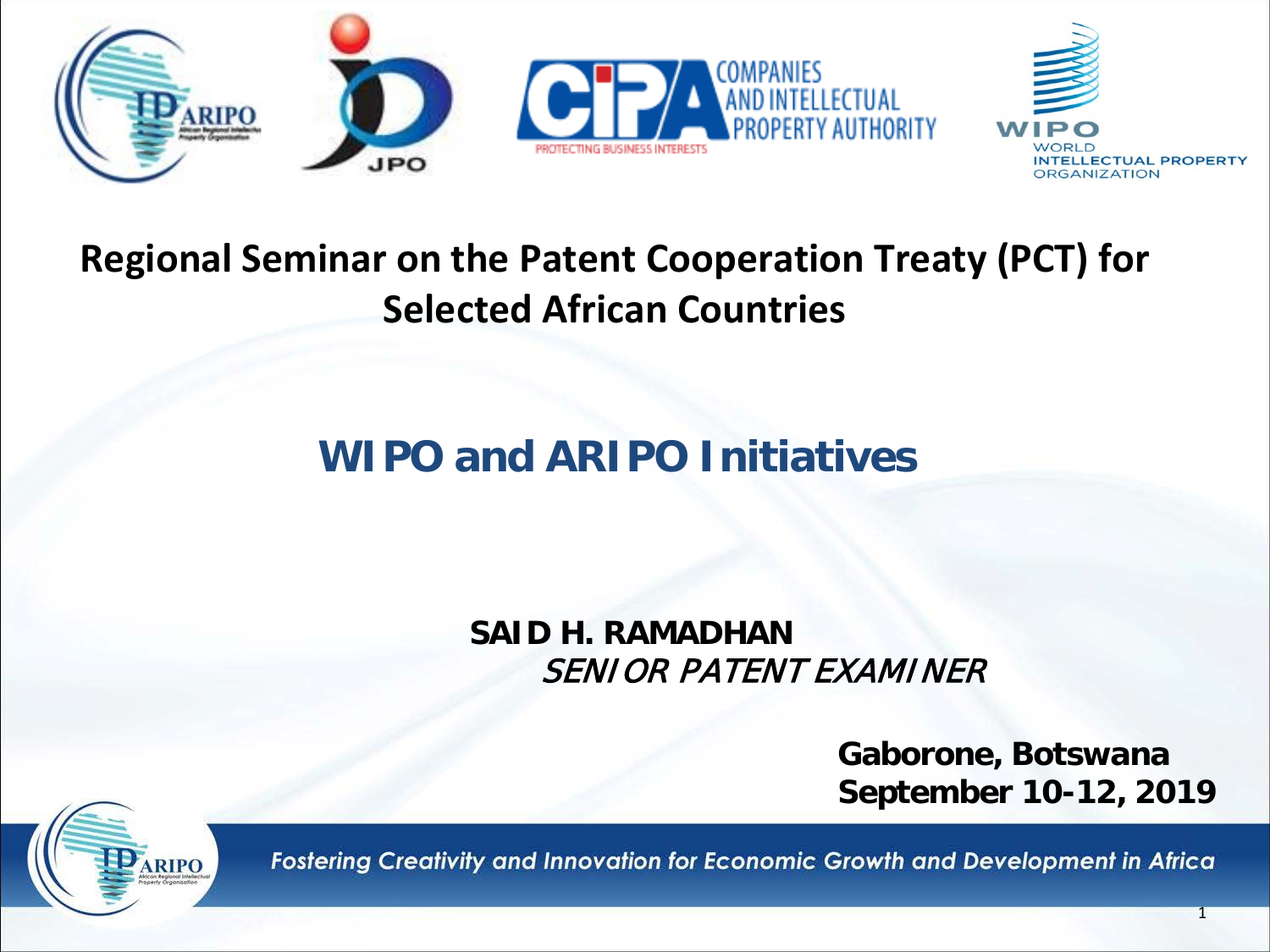

#### **Regional Seminar on the Patent Cooperation Treaty (PCT) for Selected African Countries**

### **WIPO and ARIPO Initiatives**

**SAID H. RAMADHAN** SENIOR PATENT EXAMINER

> **Gaborone, Botswana September 10-12, 2019**

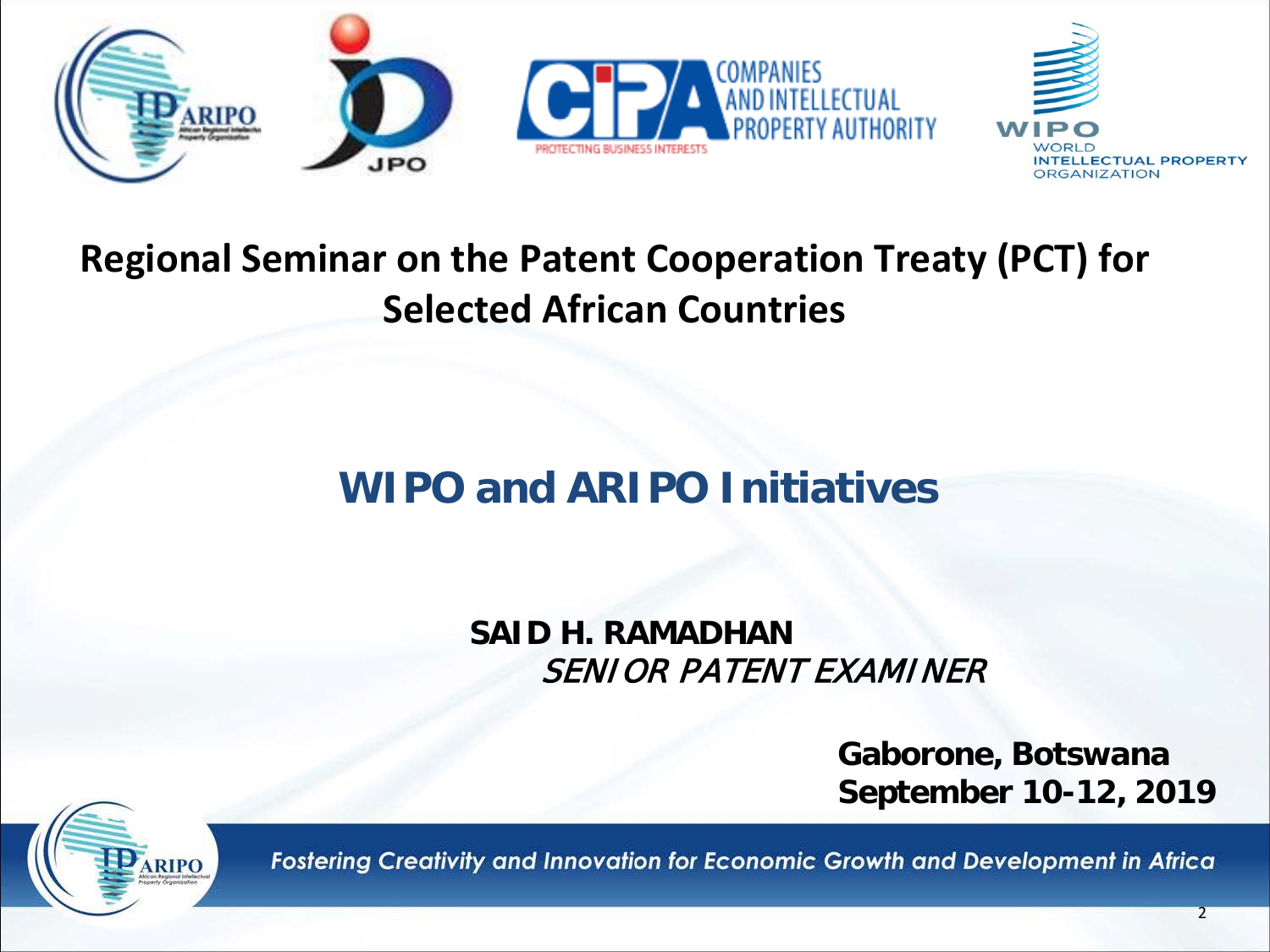## **Roving Seminars for 2017-2018**

 **Roving Seminars focusing specifically on Universities and Research Institutions were held during 2017-2018 and the greater part discussed the value of patent system for universities and research institutions, including patents as a source of information**

| <b>Dates</b>               | <b>Country</b>          | No. of participants |  |
|----------------------------|-------------------------|---------------------|--|
| June 13-14, 2017           | <b>Sierra Leone</b>     | 100                 |  |
| <b>July12-13, 2017</b>     | Zambia                  | 75                  |  |
| <b>August 28-29, 2017</b>  | <b>Swaziland</b><br>120 |                     |  |
| <b>November 2 -3, 2017</b> | <b>Rwanda</b>           | 84                  |  |
| <b>March 26-27, 2018</b>   | Zimbabwe<br>101         |                     |  |
| May $7 - 8$ , 2018         | <b>Liberia</b>          | 127                 |  |
| June 19-12, 2018           | <b>Namibia</b>          | 58                  |  |
| <b>July 5-6, 2018</b>      | <b>Botswana</b>         | 81                  |  |
| <b>July 26-27, 2018</b>    | <b>Mozambique</b>       | 83                  |  |
|                            | <b>Total</b>            | 829                 |  |

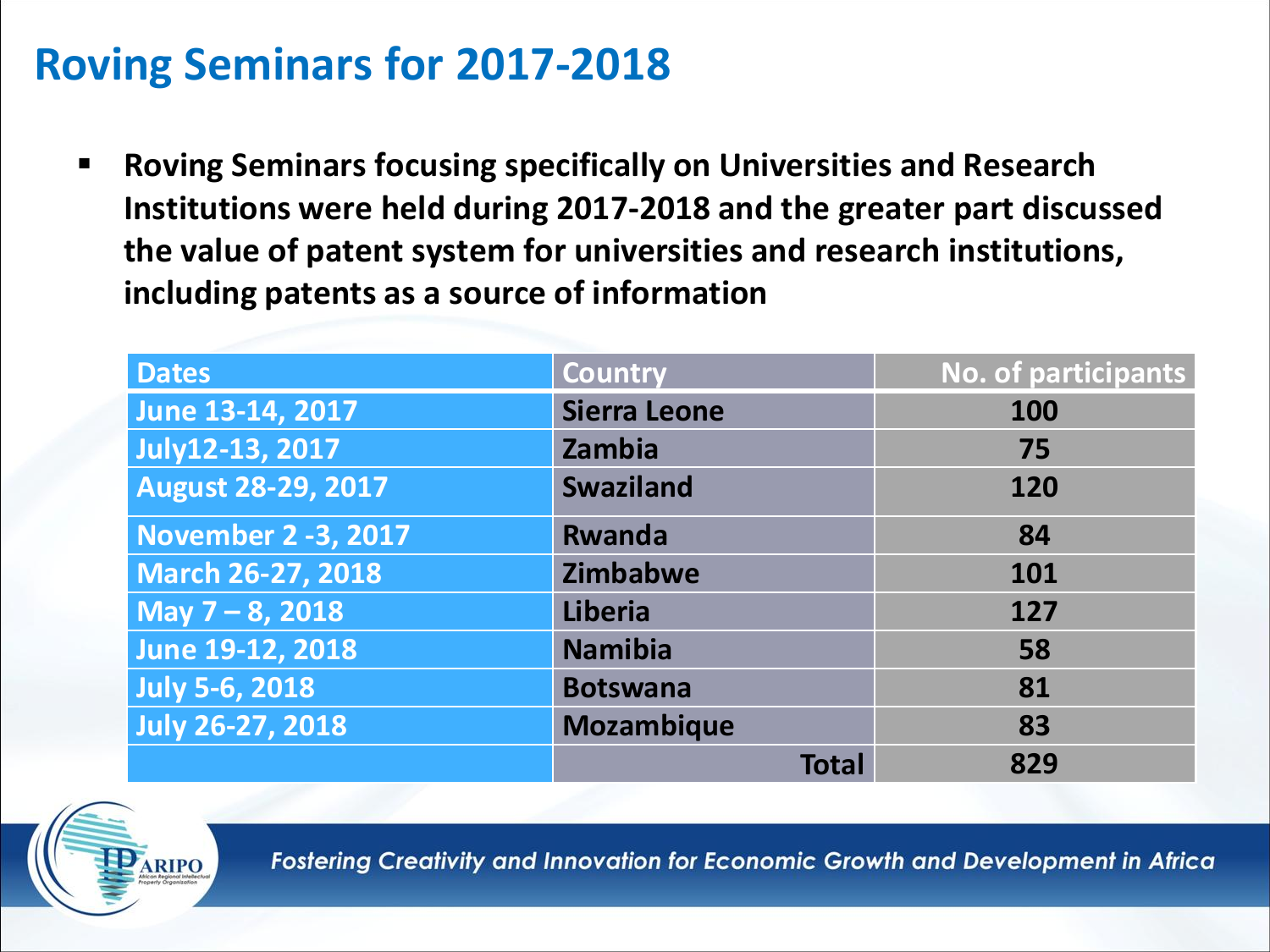# **Patent-drafting courses 2017-2018**

| <b>Details of Mission</b>             | <b>Attended by</b>                                                                                                                                                                                                   | <b>Date</b>          |
|---------------------------------------|----------------------------------------------------------------------------------------------------------------------------------------------------------------------------------------------------------------------|----------------------|
| <b>Patent Drafting Course</b><br>2018 | Botswana 3, Ethiopia 2, Eswatini, Ghana 2,<br>Kenya 2, Malawi 2, Mozambique 2, Namibia 2,<br>Nigeria 4, Sudan, Tanzania 2, Sierra Leone,<br>Sudan, Uganda 2, Zambia, Zimbabwe 3<br>(31 delegates / Harare, Zimbabwe) | September<br>$3 - 7$ |
| <b>Patent Drafting Course</b><br>2017 | Botswana, Ethiopia, Ghana, Kenya, Lesotho,<br>Malawi, Mozambique 2, Namibia, Nigeria,<br>Rwanda, Sudan, Tanzania, Uganda, Zambia,<br>Zimbabwe 11.<br>(26 Delegates / Harare, Zimbabwe)                               | September<br>$4 - 8$ |

 **All the participants were from universities and research institutions**

ARIPO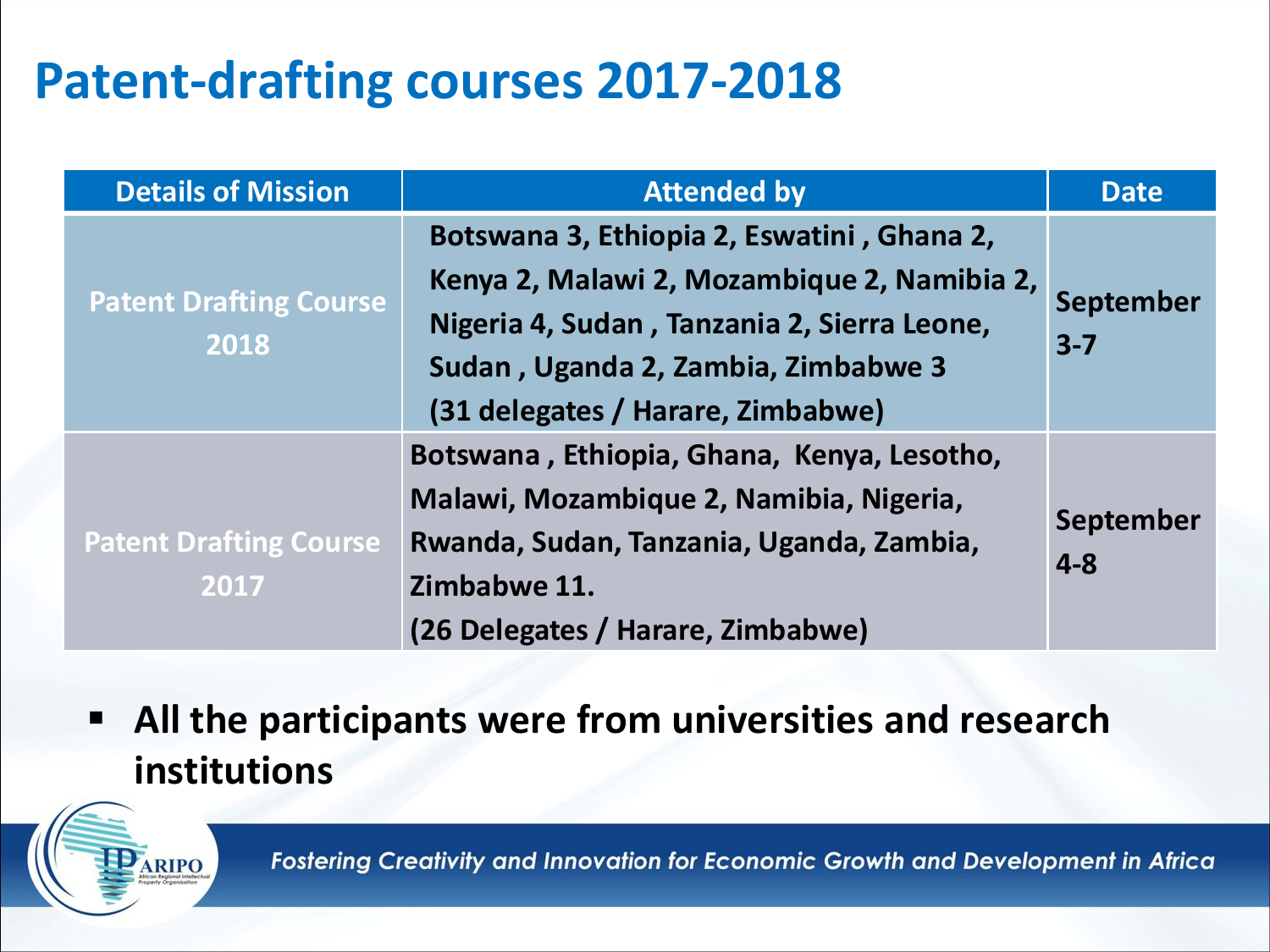# **The Academic Programmes at ARIPO**

- **Masters in Intellectual Property (MIP) at Africa University in Mutare, Zimbabwe commenced 2008**
- **Master of Philosophy in Intellectual Property (MPhil-IP) at Kwame Nkrumah University of Science and Technology (KNUST) commenced August, 2018**
- **Masters in Intellectual Property at University of Dar es Salaam commenced August, 2019**
- **In 2016 ARIPO conducted tracer studies to assess the impact of the MIP program at Africa University**
- **The performance of the graduates revealed that most of the graduates are being used as resource persons on IP Awareness matters followed by those who are involved in lecturing or the teaching of IP in universities**